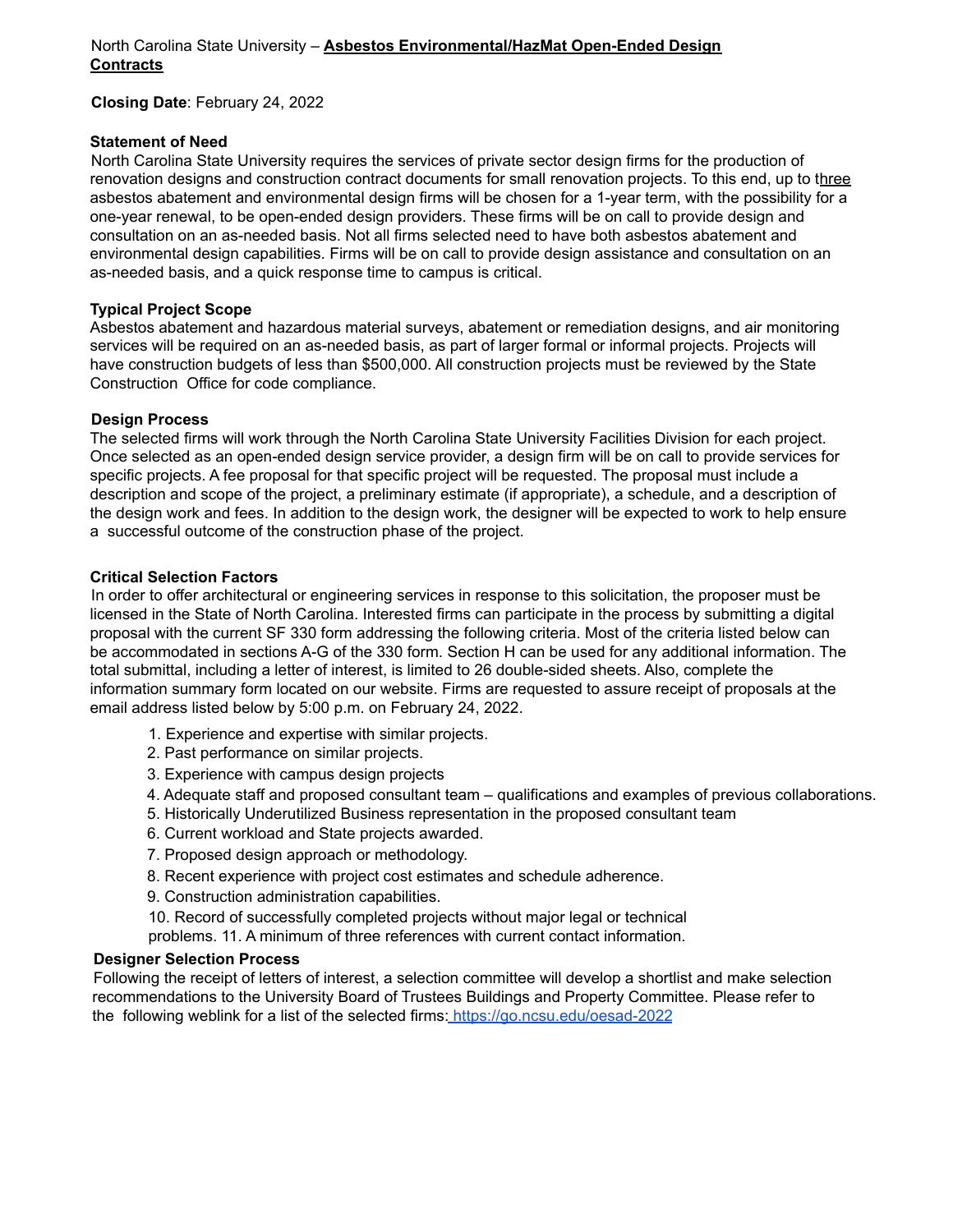In order for the selection process to be as objective as possible, do not contact members of the NC State Board of Trustees, or any university officials other than the project manager. All questions concerning the project are to be directed to:

Rob Arthur, PE Mechanical Project Manager Capital Project Management NC State University [jrarthu2@ncsu.edu](mailto:jrarthu2@ncsu.edu)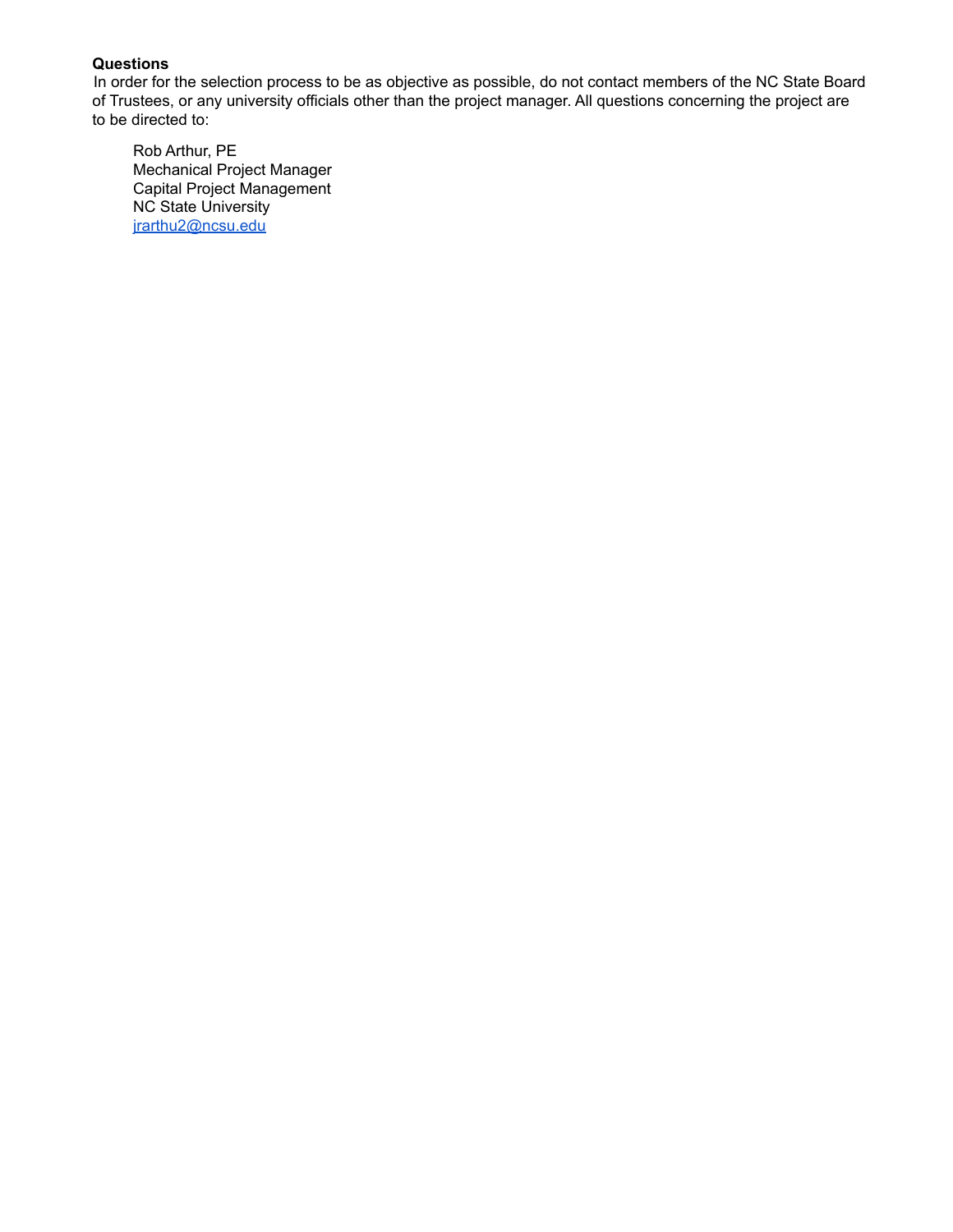#### **Statement of Need**

North Carolina State University requires the services of private sector design firms for the production of renovation designs and construction contract documents for small renovation projects, repairs, or new small buildings. To this end, up to five architectural design firms will be chosen for a one-year term, with the possibility of a one-year renewal, to be open-ended design providers. These firms will be on call to provide architectural design, interior design, space planning, feasibility studies, cost estimating, and consultation on an as-needed basis. Firms will be on call to provide design assistance and consultation on an as-needed basis, and a quick response time to campus is critical.

# **Typical Project Scope**

Design projects will have construction budgets less than \$500,000. Design fees should typically be within the range of 10% of the construction cost. Bid alternates often must be included in the design to keep the project within the customer's budget. All construction projects must be reviewed by the State Construction Office for code compliance.

#### **Design Process**

The selected firms will work through the NC State University Facilities Division for each project. Once selected as an open-ended design service provider, a design firm will be on call to provide services for specific projects. A fee proposal for that specific project will be requested. The proposal must include a description and scope of the project, a preliminary estimate (if appropriate), a schedule, and a description of the design work and fees. In addition to the design work, the designer will be expected to work to help ensure a successful outcome of the construction phase of the project.

## **Critical Selection Factors**

In order to offer architectural or engineering services in response to this solicitation, the proposer must be licensed in the State of North Carolina. Interested firms can participate in the process by submitting a digital proposal with the current SF 330 form addressing the following criteria. Most of the criteria listed below can be accommodated in sections A-G of the 330 form. Section H can be used for any additional information. The total submittal, including a letter of interest, is limited to 26 double-sided sheets. Also, complete the information summary form located on our website. Firms are requested to assure receipt of proposals at the email address listed below by 5:00 p.m. on February 24, 2022.

- 1. Experience and expertise with similar projects.
- 2. Past performance on similar projects.
- 3. Experience with campus design projects
- 4. Adequate staff and proposed consultant team qualifications and examples of previous collaborations.
- 5. Historically Underutilized Business representation in the proposed consultant team
- 6. Current workload and State projects awarded.
- 7. Proposed design approach or methodology.
- 8. Recent experience with project cost estimates and schedule adherence.
- 9. Construction administration capabilities.

10. Record of successfully completed projects without major legal or technical

problems. 11. A minimum of three references with current contact information.

#### **Designer Selection Process**

Following the receipt of letters of interest, a selection committee will develop a shortlist and make selection recommendations to the University Board of Trustees Buildings and Property Committee. Please refer to the following weblink for the list of selected OESAD firms: <https://go.ncsu.edu/oesad-2022>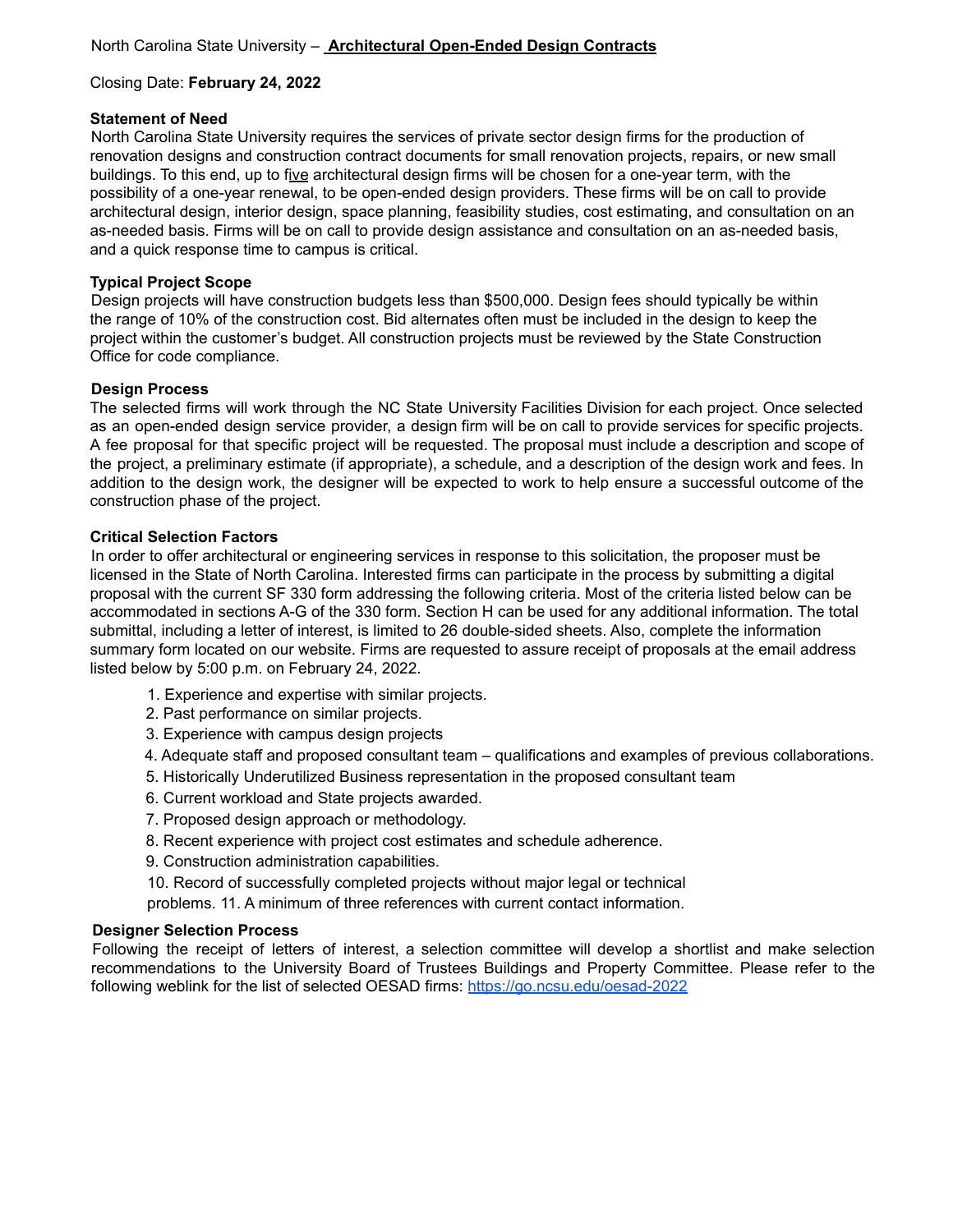In order for the selection process to be as objective as possible, do not contact members of the NC State Board of Trustees, or any university officials other than the project manager. All questions concerning the project are to be directed to:

Lisa Keel, RA Architectural Project Manager Capital Project Management NC State University [llkeel@ncsu.edu](mailto:llkeel@ncsu.edu)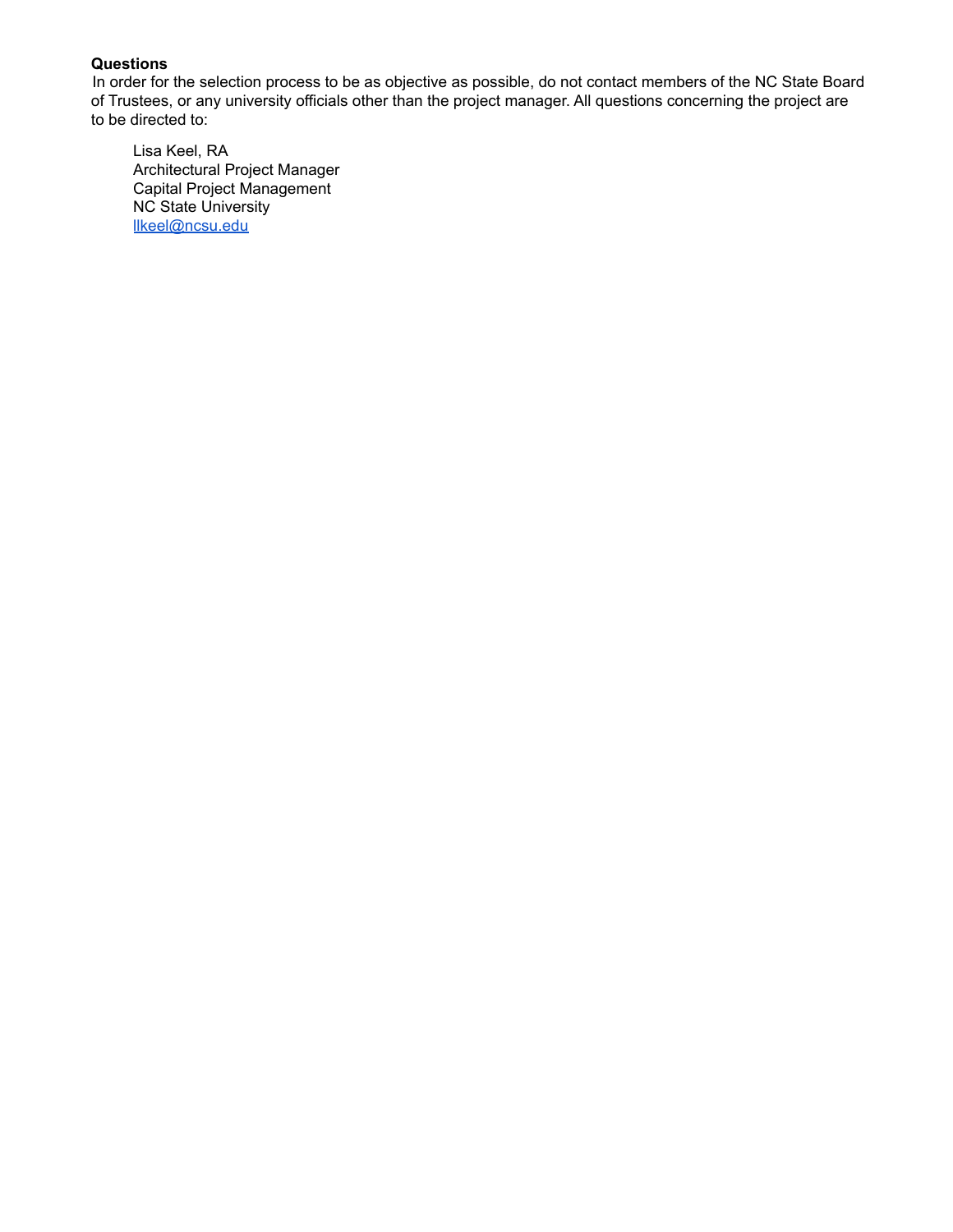# North Carolina State University – **Civil Engineering / Landscape Architecture Open-Ended Design Contracts**

Closing Date: **February 24, 2022**

# **Statement of Need**

North Carolina State University requires the services of private sector design firms to supplement its in-house planning and design capabilities in landscape architecture and civil engineering for informal renovation projects. To this end, up to three new civil engineering and/or landscape architecture firms will be chosen for a one-year term, with the possibility of a one-year renewal, as open-ended service agreement designers (OESAD). Firms will be on call to provide design assistance and consultation on an as-needed basis, and a quick response time to campus is critical. These firms will be on call to provide design and consultation on an as-needed basis to include but not limited to the following tasks:

- Landscape design and master planning
- Land use analysis
- Site planning and development
- Stormwater management including stormwater control measure (SCM) design
- Water, sanitary sewer, and stormwater utility design
- Site drainage including sediment and erosion control
- Permitting with the US Army Corps of Engineers, Dept. of Environment and Natural Resources, City of Raleigh, State Construction Office, etc.

## **Typical Project Scope**

Informal renovation projects will have budgets less than \$500,000. Design fees will typically be 10% of the construction cost. Bid alternates often must be included in the design to keep the project within the customer's budget. All projects must be reviewed by the State Construction Office for code compliance.

#### **Design Process**

The selected firms will work with NC State University Facilities Division. Once selected as an OESAD, a design firm will be on call to provide services for specific projects. A fee proposal for that specific project will be requested. The proposal must include a description and scope of the project, a preliminary estimate (if appropriate), a schedule, and a description of the design work and fees. In addition to the design work, the designer will be expected to ensure the successful outcome of the construction phase of the project by providing construction administrative services.

#### **Critical Selection Factors**

In order to offer architectural or engineering services in response to this solicitation, the proposer must be licensed in the State of North Carolina. Interested firms can participate in the process by submitting a digital proposal with the current SF 330 form addressing the following criteria. Most of the criteria listed below can be accommodated in sections A-G of the 330 form. Section H can be used for any additional information. The total submittal, including a letter of interest, is limited to 26 double-sided sheets. Also, complete the information summary form located on our website. Firms are requested to assure receipt of proposals at the email address listed below by 5:00 p.m. on February 24, 2022.

- 1. Experience and expertise with similar projects.
- 2. Past performance on similar projects.
- 3. Experience with campus design projects
- 4. Adequate staff and proposed consultant team qualifications and examples of previous collaborations.
- 5. Historically Underutilized Business representation in the proposed consultant team
- 6. Current workload and State projects awarded.
- 7. Proposed design approach or methodology.
- 8. Recent experience with project cost estimates and schedule adherence.
- 9. Construction administration capabilities.
- 10. Record of successfully completed projects without major legal or technical
- problems. 11. A minimum of three references with current contact information.

#### **Designer Selection Process**

Following the receipt of proposals, a University committee will make selection recommendations to the University Board of Trustees Buildings and Property Committee. Once firms are selected, refer to the following weblink for a list of the selected firms: https://go.ncsu.edu/oesad-2022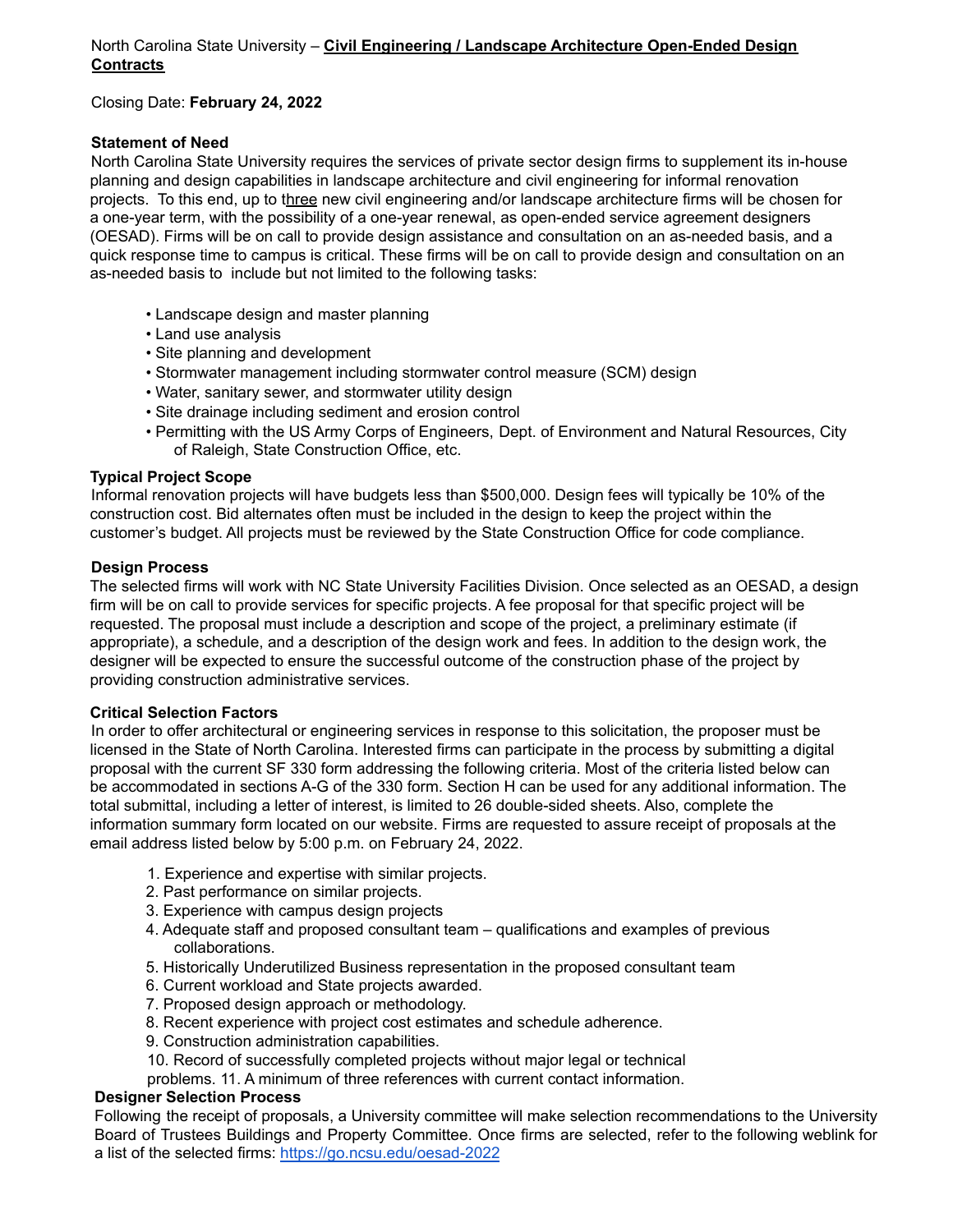In order for the selection process to be as objective as possible, do not contact members of the NC Board of Trustees or university officials, other than the project manager. All questions concerning the OESAD process are to be directed to:

Lynn Swank, PLA Construction Project Manager Capital Project Management NC State University [ldswank@ncsu.edu](mailto:ldswank@ncsu.edu)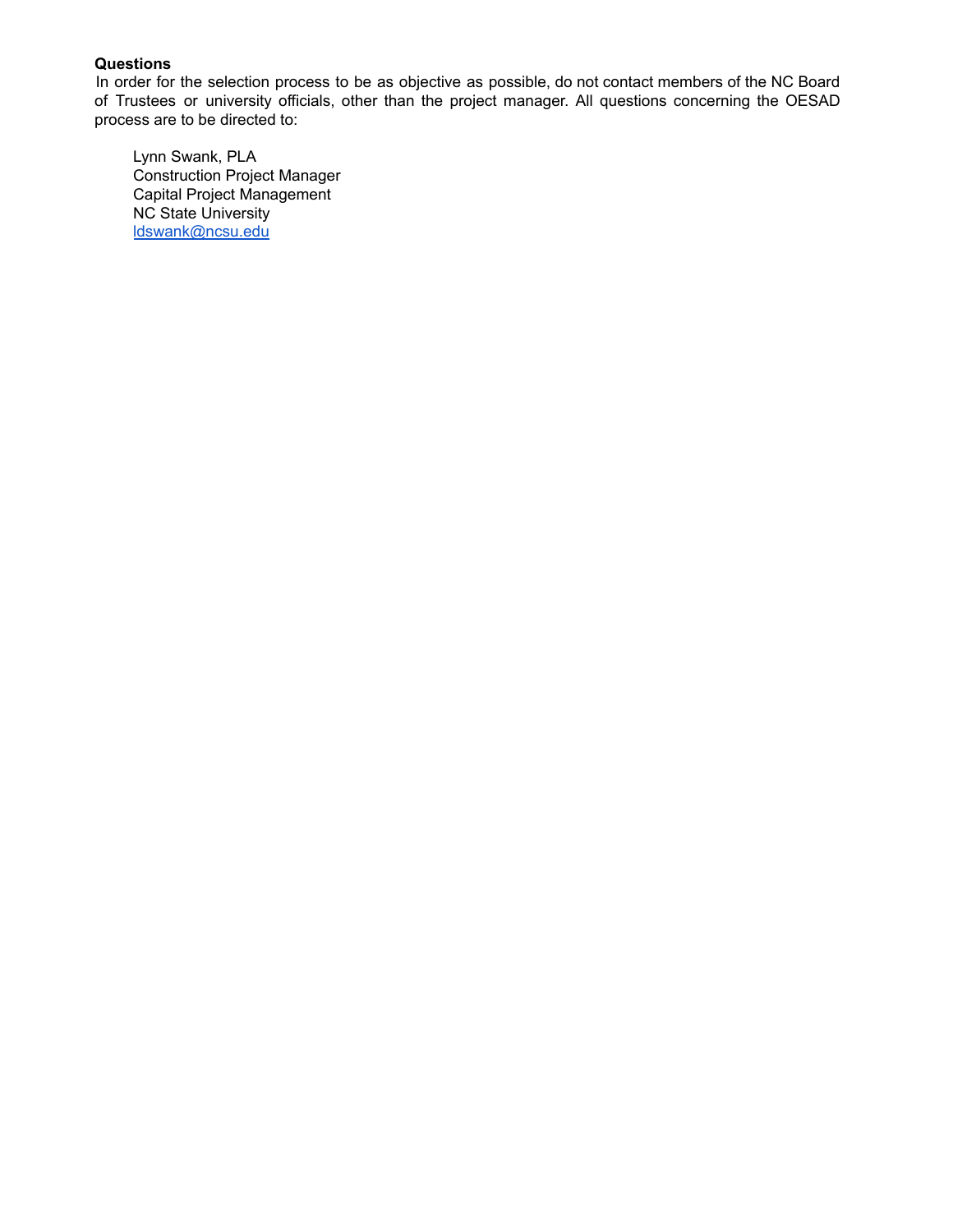## **Statement of Need**

North Carolina State University requires the services of private sector design firms to supplement its in-house design capabilities for the production of renovation designs and construction contract documents for smaller secondary electrical and primary electrical renovation projects. To this end, up to four electrical design firms will be chosen for a one-year term, with the possibility of a one-year renewal, to be open-ended design providers. These firms will be on call to provide design and consultation on an as-needed basis. Often, the electrical design will occur as part of a larger renovation project or maybe the primary goal of the project. Firms will be on call to provide design assistance and consultation on an as-needed basis, and a quick response time to campus is critical.

## **Typical Project Scope**

Design projects will have construction budgets less than \$500,000. Design fees should typically be within the range of 10% of the construction cost. Bid alternates often must be included in the design to keep the project within the customer's budget. All construction projects must be reviewed by the State Construction Office for code compliance.

## **Design Process**

The selected firms will work through the NC State University Facilities Division for each project. Once selected as an open-ended design service provider, a design firm will be on call to provide services for specific projects. A fee proposal for that specific project will be requested. The proposal must include a description and scope of the project, a preliminary estimate (if appropriate), a schedule, and a description of the design work and fees. In

addition to the design work, the designer will be expected to work with the Department of Construction Management to help ensure a successful outcome of the construction phase of the project.

# **Critical Selection Factors**

In order to offer architectural or engineering services in response to this solicitation, the proposer must be licensed in the State of North Carolina. Interested firms can participate in the process by submitting a digital proposal with the current SF 330 form addressing the following criteria. Most of the criteria listed below can be accommodated in sections A-G of the 330 form. Section H can be used for any additional information. The total submittal, including a letter of interest, is limited to 26 double-sided sheets. Also, complete the information summary form located on our website. Firms are requested to assure receipt of proposals at the email address listed below by 5:00 p.m. on February 24, 2022.

- 1. Experience and expertise with similar projects.
- 2. Past performance on similar projects.
- 3. Experience with campus design projects
- 4. Adequate staff and proposed consultant team qualifications and examples of previous collaborations.
- 5. Historically Underutilized Business representation in the proposed consultant team
- 6. Current workload and State projects awarded.
- 7. Proposed design approach or methodology.
- 8. Recent experience with project cost estimates and schedule adherence.
- 9. Construction administration capabilities.

10. Record of successfully completed projects without major legal or technical

problems. 11. A minimum of three references with current contact information.

#### **Designer Selection Process**

Following the receipt of letters of interest, a selection committee will develop a shortlist and make selection recommendations to the University Board of Trustees Buildings and Property Committee. Please refer to the following weblink for OESAD Guidelines and the list of selected firms: <https://go.ncsu.edu/oesad-2022>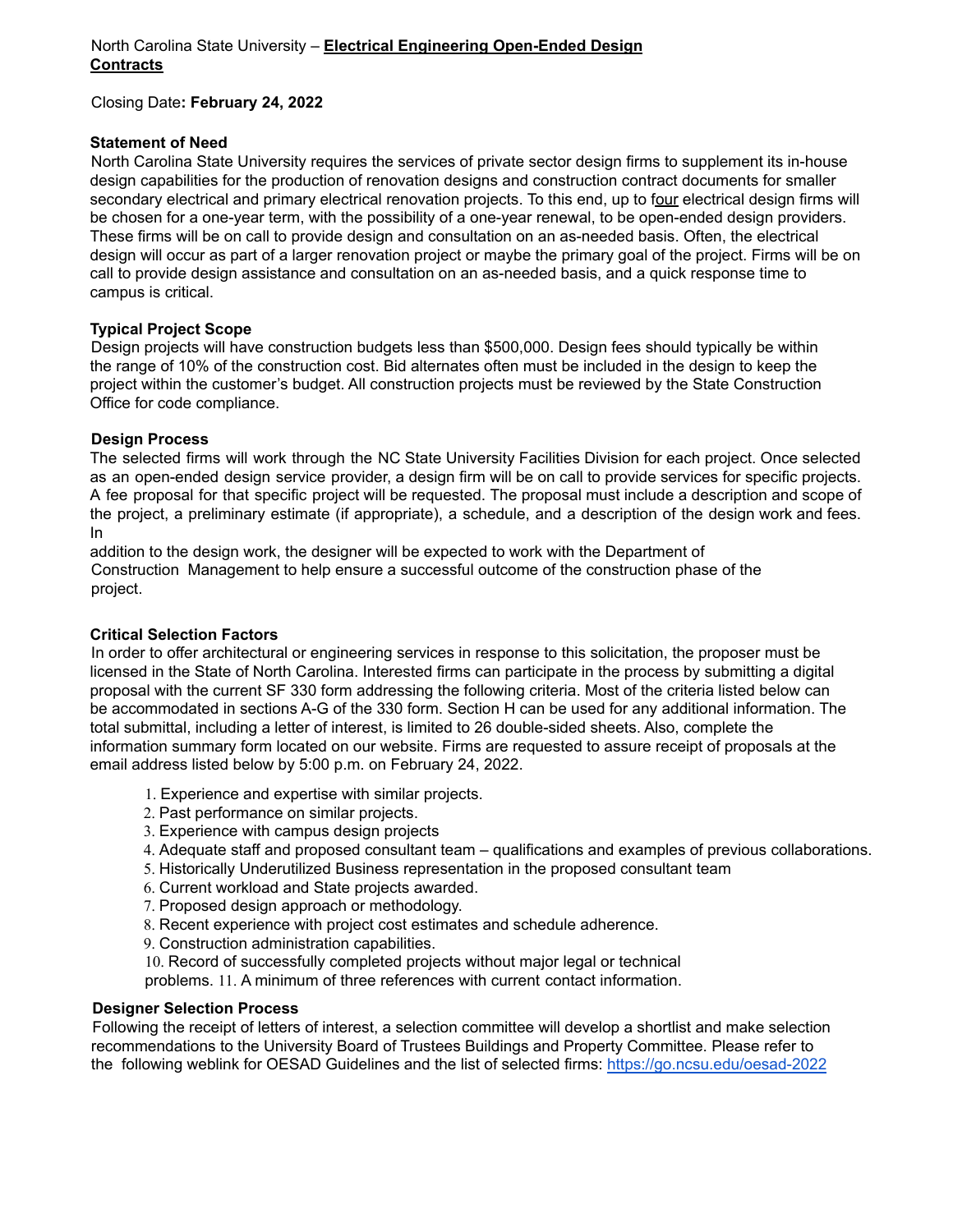In order for the selection process to be as objective as possible, do not contact members of the NC State Board of Trustees, or any university officials other than the project manager. All questions concerning the project are to be directed to:

Michael Baker, PE Electrical Project Manager Capital Project Management NC State University [mebaker@ncsu.edu](mailto:mebaker@ncsu.edu)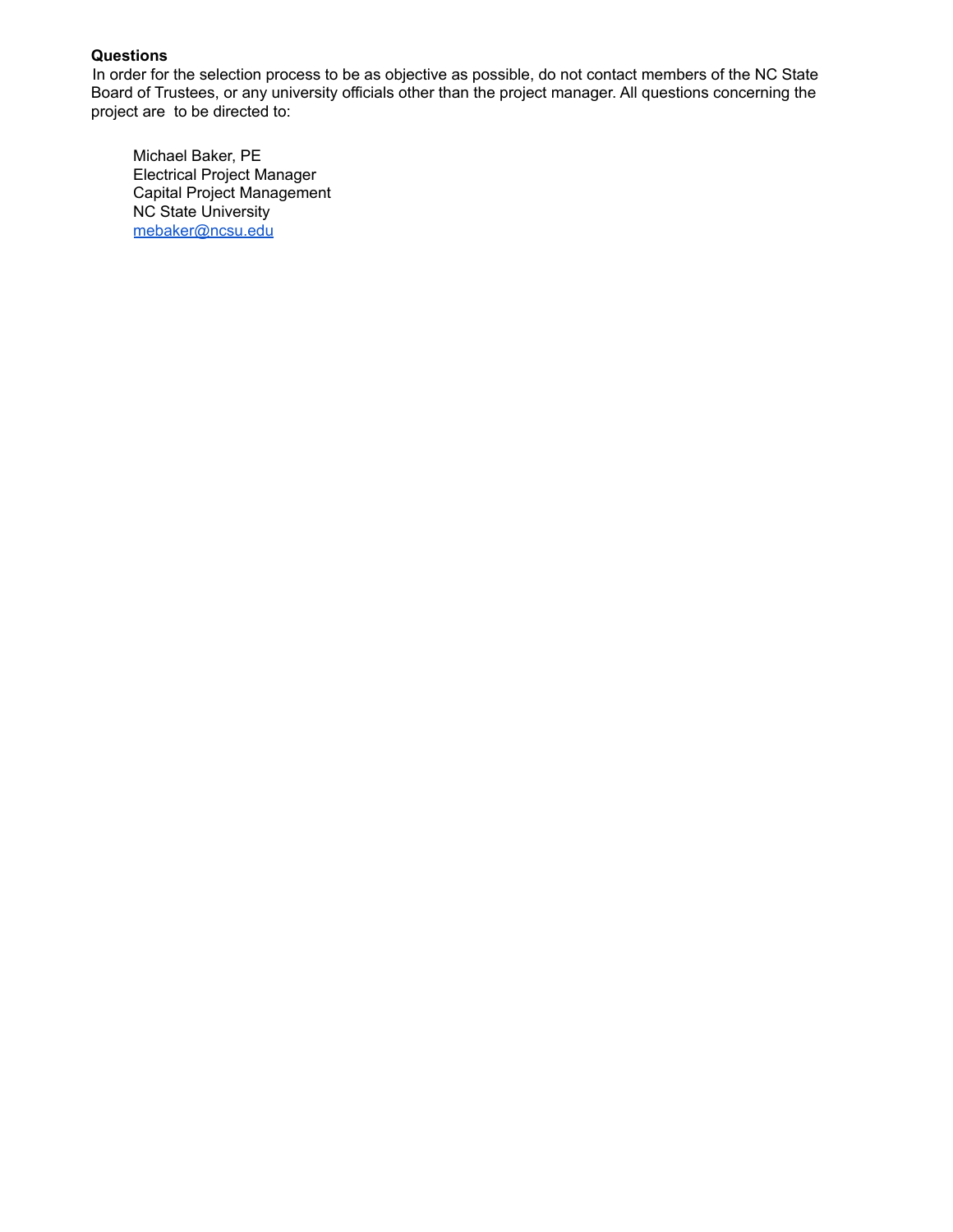# North Carolina State University – **Geographic Information Systems / Surveying Open-Ended Design Contracts**

Closing Date: **February 24, 2022**

## **Statement of Need**

North Carolina State University requires the services of private sector design firms to supplement the ongoing development of its Enterprise Geographic Information Systems (GIS) implementation and to provide surveying services for design and construction projects on an as-needed basis to include but not limited to the following tasks: the production of existing condition surveys, all levels of SUE surveying, Enterprise GIS implementation components, system-level integration, Survey/GIS data collection, analysis, and administration, spatial and tabular data workflow design and implementation, and web GIS application development. To this end, up to three GIS / Surveying firms will be chosen for a one-year term, with the possibility of a one-year renewal. Firms will be on call to provide design assistance and consultation on an as-needed basis, and a quick response time to campus is critical.

## **Typical Project Scope**

GIS services will typically be required as a component of the overall Enterprise GIS implementation. Survey work will typically be required as a part of informal and formal design and construction projects. Scope of GIS/survey projects to be determined by project manager, customer, and designer.

## **Project Site**

Project work will be located on the 7 precincts of NC State University's Campus, and possibly outlying locations throughout the state. GIS projects may be conducted via remote GIS server access and virtual meetings.

## **Design Process**

The selected firms will work through the North Carolina State University Office of University Architect for each project. Once selected to be a Geographic Information Systems / Surveying Open-Ended Designer, the firm will be on call to provide services for specific projects. A fee proposal for that specific project will be requested. The proposal must include a description and scope of the project, a preliminary estimate (if appropriate), a schedule, and a description of the work and fees.

#### **Critical Selection Factors**

In order to offer architectural or engineering services in response to this solicitation, the proposer must be licensed in the State of North Carolina. Interested firms can participate in the process by submitting a digital proposal with the current SF 330 form addressing the following criteria. Most of the criteria listed below can be accommodated in sections A-G of the 330 form. Section H can be used for any additional information. The total submittal, including a letter of interest, is limited to 26 double-sided sheets. Also, complete the information summary form located on our website. Firms are requested to assure receipt of proposals at the email address listed below by 5:00 p.m. on February 24, 2022.

- 1. Experience and expertise with similar projects.
- 2. Past performance on similar projects.
- 3. Experience with campus design projects.
- 4. Adequate staff and proposed consultant team qualifications and examples of previous collaborations.
- 5. Historically Underutilized Business representation in the proposed consultant team.
- 6. Current workload and State projects awarded.
- 7. Proposed design approach or methodology.
- 8. Recent experience with project cost estimates and schedule adherence.
- 9. Construction administration capabilities.
- 10. Record of successfully completed projects without major legal or technical

problems. 11. A minimum of three references with current contact information.

#### **Designer Selection Process**

Following the receipt of letters of interest, a selection committee will develop a shortlist and make selection recommendations to the University Board of Trustees Buildings and Property Committee. Please refer to the following weblink for a list of the selected firms: <https://go.ncsu.edu/oesad-2022>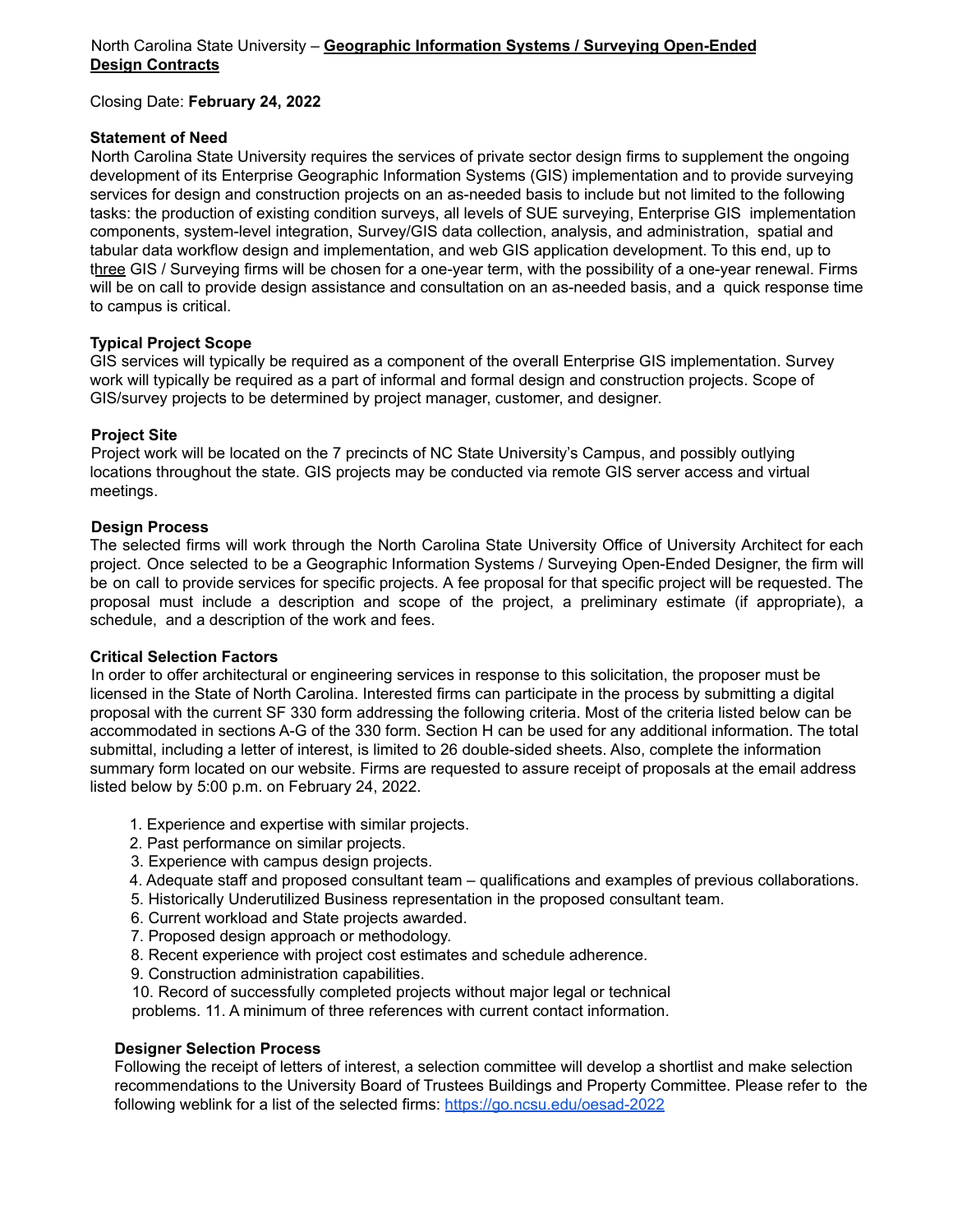In order for the selection process to be as objective as possible, do not contact members of the NC State Board of Trustees, or any university officials other than the project manager. All questions concerning the project are to be directed to:

Heath Huovinen, University Surveyor Office of the University Architect NC State University [hehuovin@ncsu.edu](mailto:hehuovin@ncsu.edu)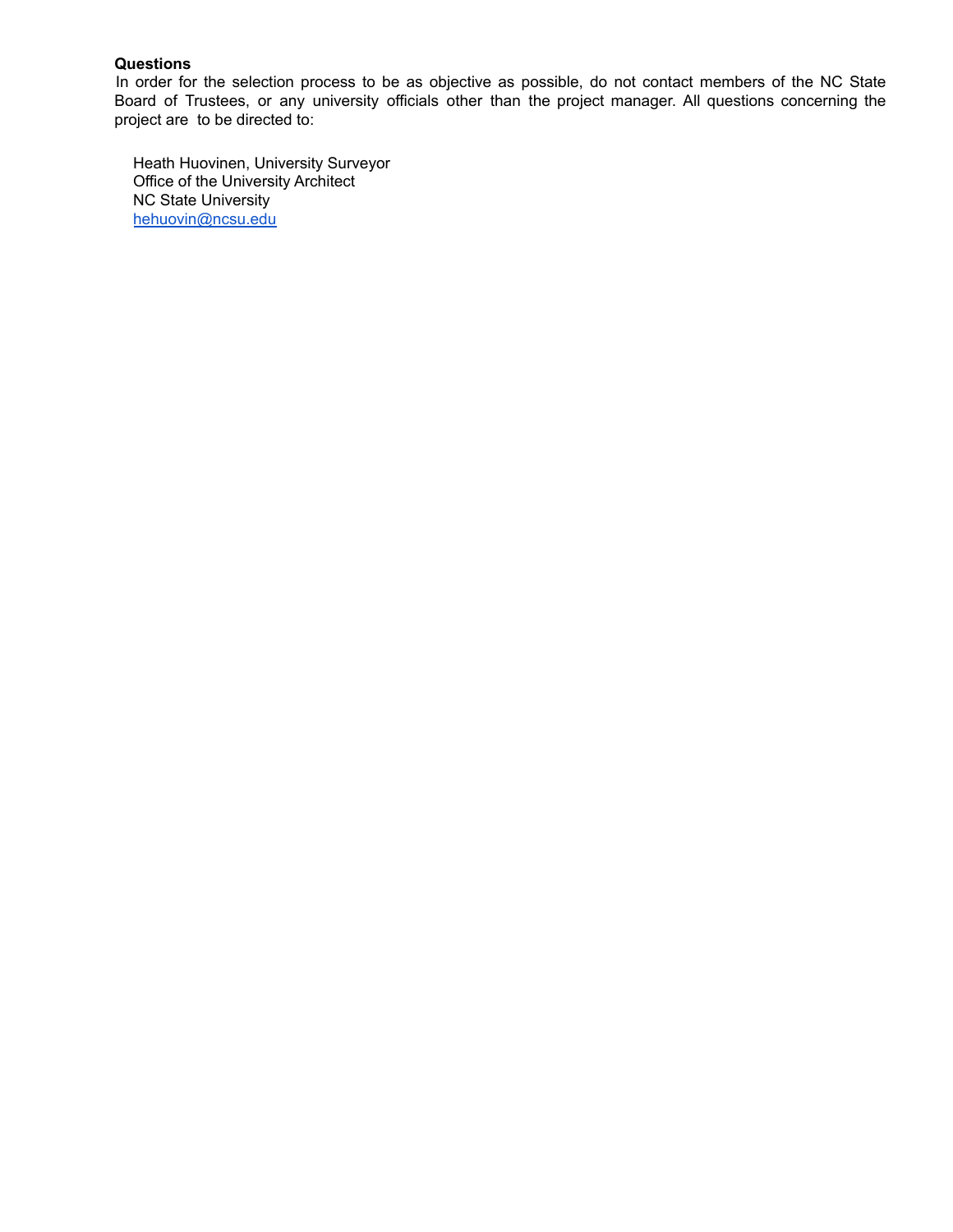## North Carolina State University – **Lab Design Open-Ended Design Contracts**

#### Closing Date: **February 24, 2022**

#### **Statement of Need**

North Carolina State University requires the services of design firms for the production of small laboratory renovation projects. To this end, up to two designs firm will be chosen for a one-year term, with the possibility of a one-year renewal, to be open-ended design providers. These firms will be on call to provide design and consultation on an as-needed basis. Typically, lab design may be a part of a larger renovation project or maybe the primary goal of the project. Firms will be on call to provide design assistance and consultation on an as-needed basis, and a quick response time to campus is critical.

## **Typical Project Scope**

Design projects will have construction budgets less than \$500,000. Design fees should typically be within the range of 10% of the construction cost. Bid alternates often must be included in the design to keep the project within the customer's budget. All construction projects must be reviewed by the State Construction Office for code compliance.

## **Design Process**

The selected firms will work through the NC State University Facilities Division for each project. Once selected as an open-ended design service provider, a design firm will be on call to provide services for specific projects. A fee proposal for that specific project will be requested. The proposal must include a description and scope of the project, a preliminary estimate (if appropriate), a schedule, and a description of the design work and fees. In addition to the design work, the designer will be expected to work with the Department of Construction Management to help ensure a successful outcome of the construction phase of the project.

#### **Critical Selection Factors**

In order to offer architectural or engineering services in response to this solicitation, the proposer must be licensed in the State of North Carolina. Interested firms can participate in the process by submitting a digital proposal with the current SF 330 form addressing the following criteria. Most of the criteria listed below can be accommodated in sections A-G of the 330 form. Section H can be used for any additional information. The total submittal, including a letter of interest, is limited to 26 double-sided sheets. Also, complete the information summary form located on our website. Firms are requested to assure receipt of proposals at the email address listed below by 5:00 p.m. on February 24, 2022.

- 1. Experience and expertise with similar projects.
- 2. Past performance on similar projects.
- 3. Experience with campus design projects
- 4. Adequate staff and proposed consultant team qualifications and examples of previous collaborations.
- 5. Historically Underutilized Business representation in the proposed consultant team
- 6. Current workload and State projects awarded.
- 7. Proposed design approach or methodology.
- 8. Recent experience with project cost estimates and schedule adherence.
- 9. Construction administration capabilities.
- 10. Record of successfully completed projects without major legal or technical

problems. 11. A minimum of three references with current contact information.

#### **Designer Selection Process**

Following the receipt of letters of interest, a selection committee will develop a shortlist and make selection recommendations to the University Board of Trustees Buildings and Property Committee. Please refer to the following weblink for a list of the selected firms: https://go.ncsu.edu/oesad-2022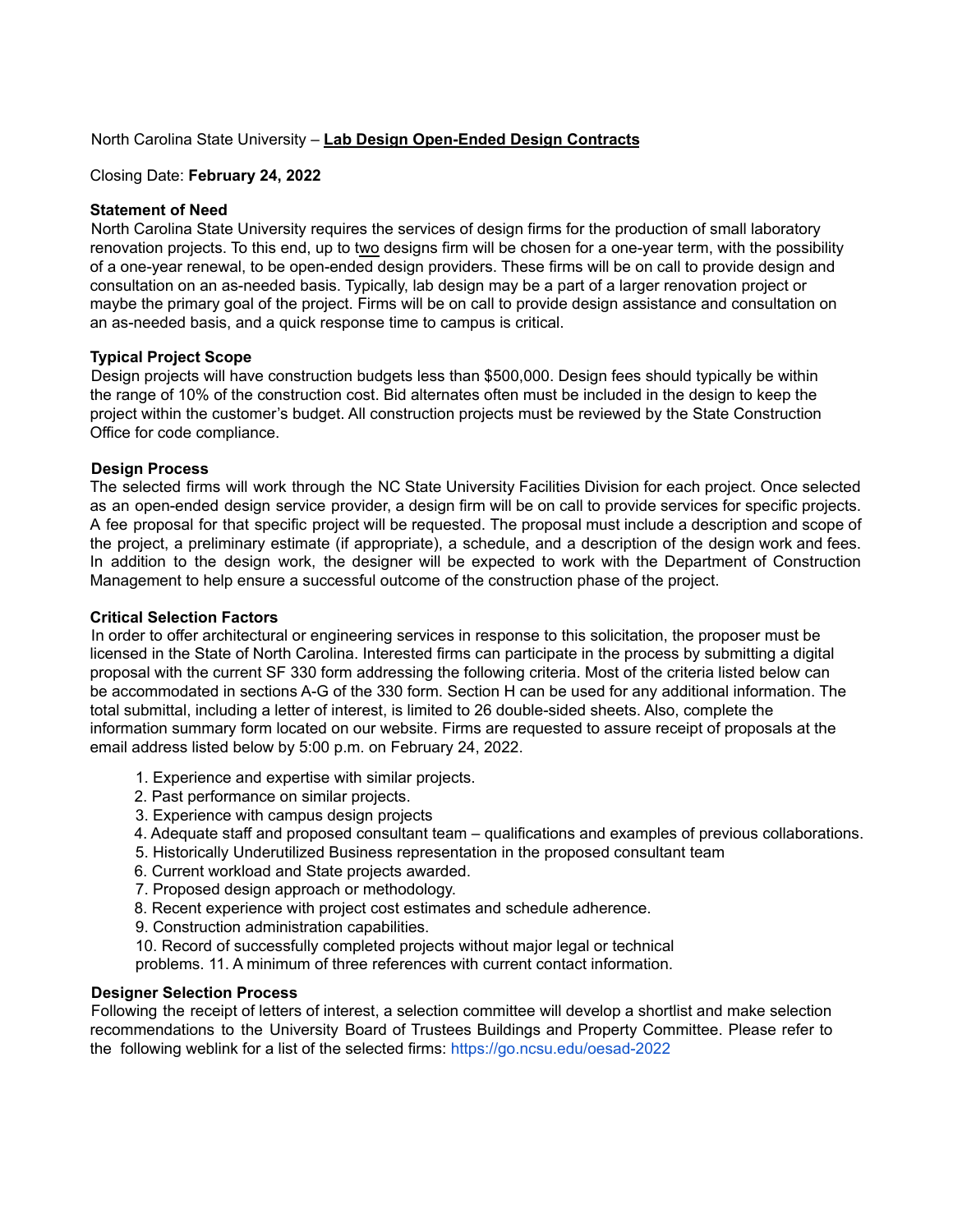In order for the selection process to be as objective as possible, do not contact members of the NC State Board of Trustees, or any university officials other than the project manager. All questions concerning the project are to be directed to:

Angkana Bode, RA Architectural Project Manager Capital Project Management NC State University [apbode@ncsu.edu](mailto:apbode@ncsu.edu)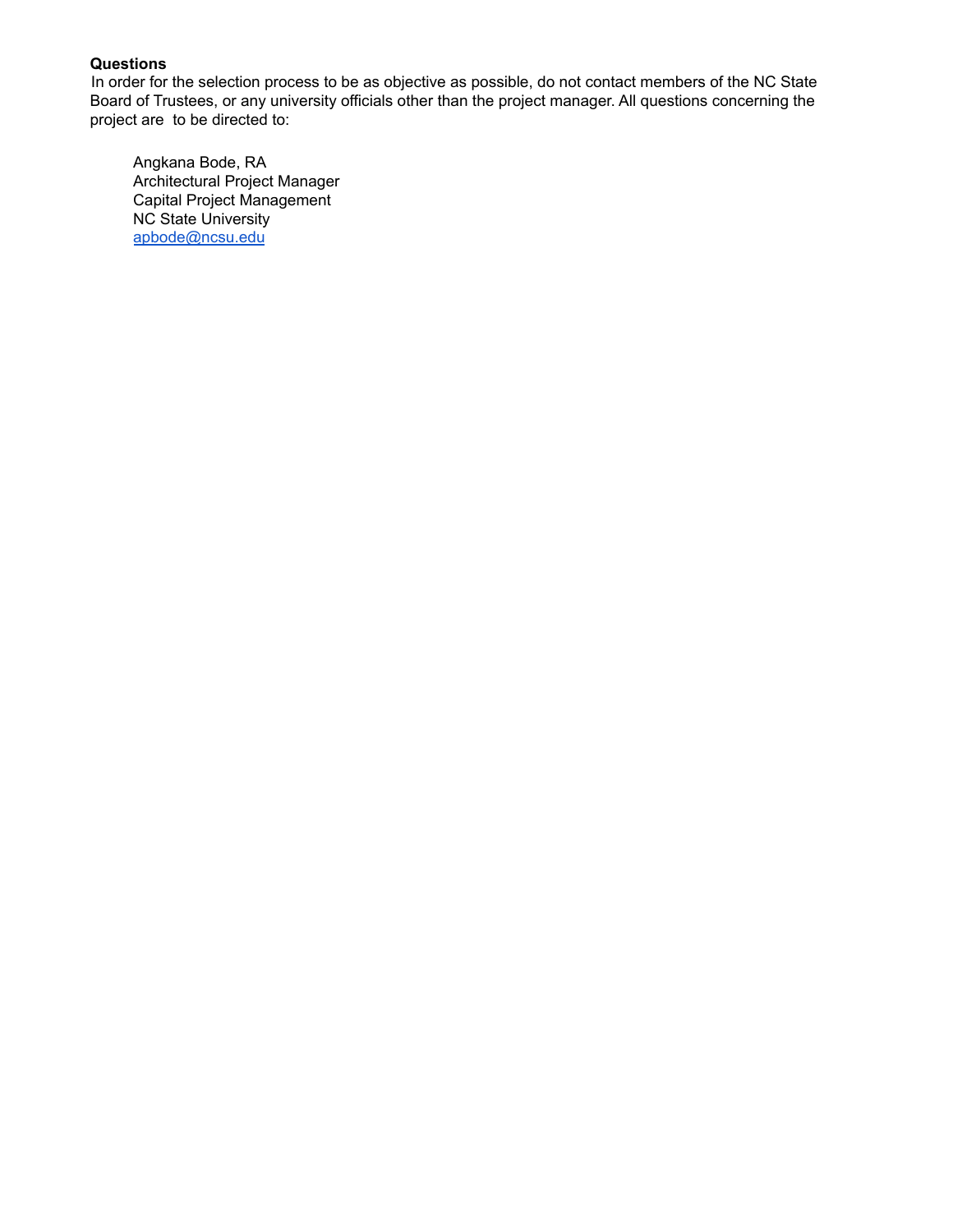## **Statement of Need**

North Carolina State University requires the services of design firms to supplement its in-house design capabilities for the production of mechanical systems designs and construction contract documents for small renovation projects. To this end, up to four mechanical engineering designs firm will be chosen for a one-year term, with the possibility of a one-year renewal, to be open-ended design providers. These firms will be on call to provide design and consultation on an as-needed basis. Typically, mechanical design may be a part of a larger renovation project or maybe the primary goal of the project. Firms will be on call to provide design assistance and consultation on an as-needed basis, and a quick response time to campus is critical.

# **Typical Project Scope**

Design projects will have construction budgets less than \$500,000. Design fees should typically be within the range of 10% of the construction cost. Bid alternates often must be included in the design to keep the project within the customer's budget. All construction projects must be reviewed by the State Construction Office for code compliance.

# **Design Process**

The selected firms will work through the NC State University Facilities for each project. Once selected as an open-ended design service provider, a design firm will be on call to provide services for specific projects. A fee proposal for that specific project will be requested. The proposal must include a description and scope of the project, a preliminary estimate (if appropriate), a schedule, and a description of the design work and fees. In addition to the design work, the designer will be expected to work to help ensure a successful outcome of the construction phase of the project.

# **Critical Selection Factors**

In order to offer architectural or engineering services in response to this solicitation, the proposer must be licensed in the State of North Carolina. Interested firms can participate in the process by submitting a digital proposal with the current SF 330 form addressing the following criteria. Most of the criteria listed below can be accommodated in sections A-G of the 330 form. Section H can be used for any additional information. The total submittal, including a letter of interest, is limited to 26 double-sided sheets. Also, complete the information summary form located on our website. Firms are requested to assure receipt of proposals at the email address listed below by 5:00 p.m. on February 24, 2022.

- 1. Experience and expertise with similar projects.
- 2. Past performance on similar projects.
- 3. Experience with campus design projects
- 4. Adequate staff and proposed consultant team qualifications and examples of previous collaborations.
- 5. Historically Underutilized Business representation in the proposed consultant team
- 6. Current workload and State projects awarded.
- 7. Proposed design approach or methodology.
- 8. Recent experience with project cost estimates and schedule adherence.
- 9. Construction administration capabilities.
- 10. Record of successfully completed projects without major legal or technical problems.
- 11. A minimum of three references with current contact information.

# **Designer Selection Process**

Following the receipt of letters of interest, a selection committee will develop a shortlist and make selection recommendations to the University Board of Trustees Buildings and Property Committee. Please refer to the following weblink for OESAD Guidelines and the list of selected firms: <https://go.ncsu.edu/oesad-2022>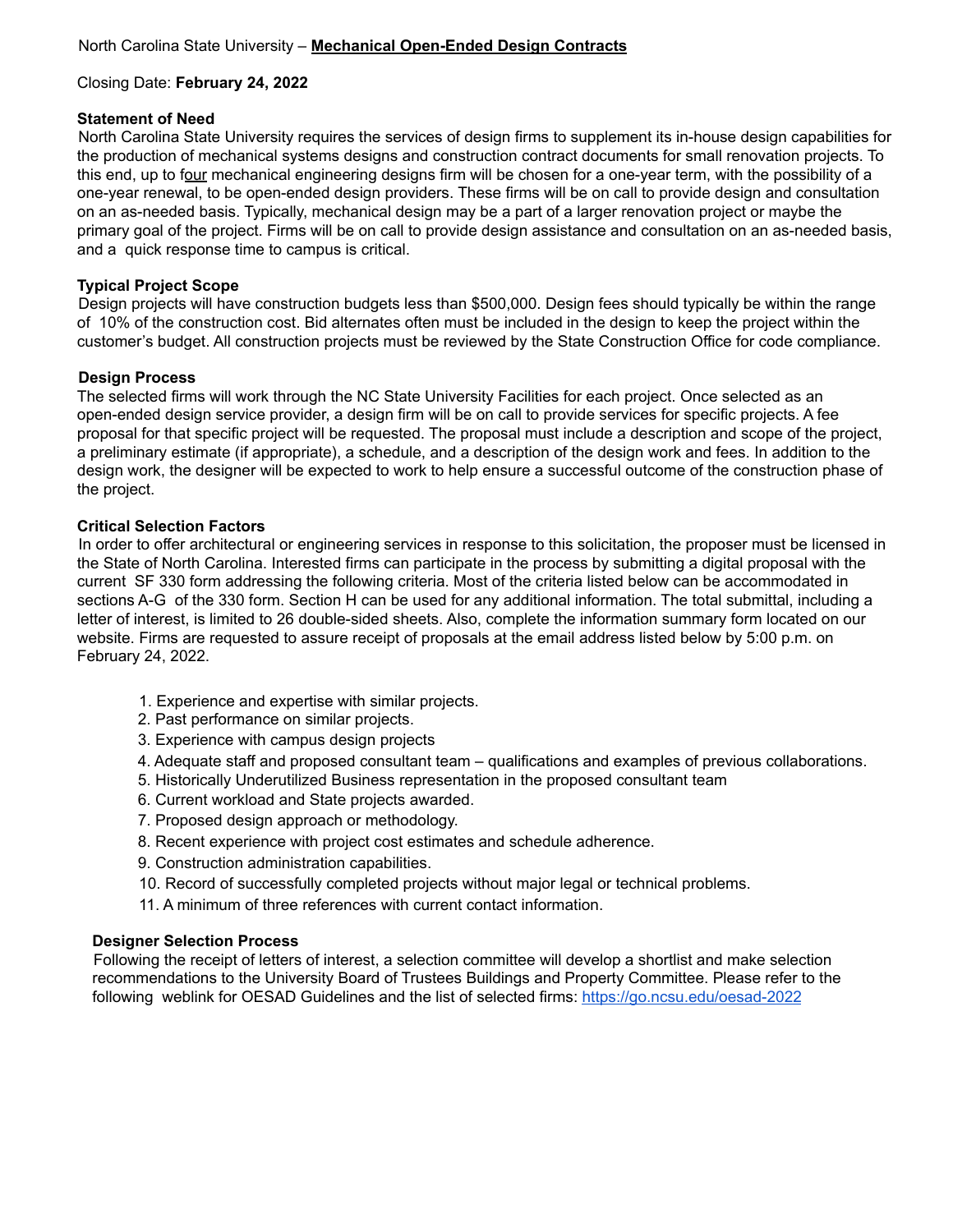In order that the selection process is as objective as possible, do not contact members of the NC State Board of Trustees, or any university officials other than the project manager. All questions concerning the project are to be directed to:

Rob Arthur, PE Mechanical Project Manager Capital Project Management NC State University [jrarthu2@ncsu.edu](mailto:jrarthu2@ncsu.edu)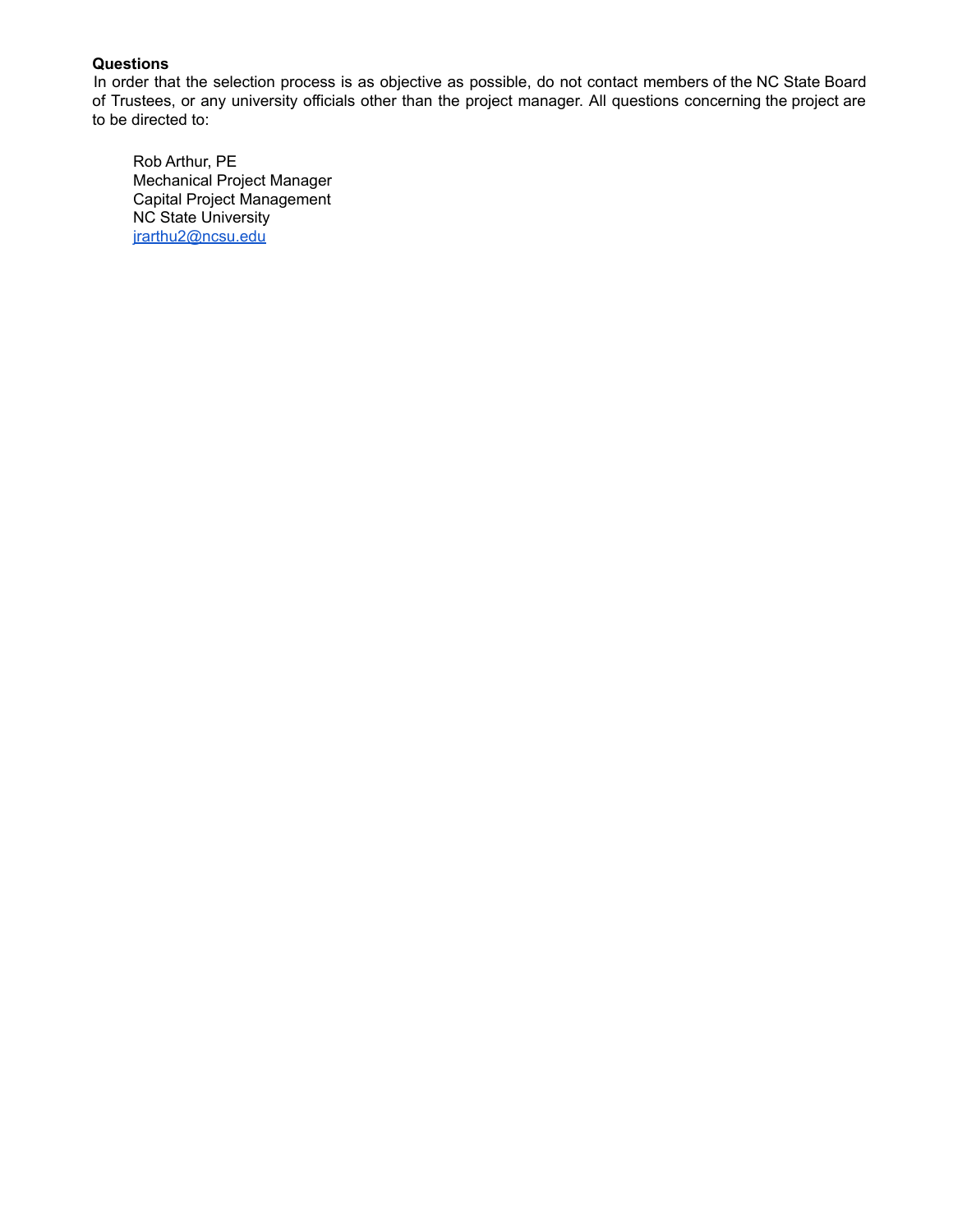#### **Statement of Need**

North Carolina State University requires the services of private sector design firms to supplement its in-house design capabilities for the production of design drawings, specifications, and construction documents for small roofing projects. To this end, up to two roofing design firms will be chosen for a one-year term, with the possibility of a one-year renewal, to be open-ended design providers. Firms will be on call to provide design assistance and consultation on an as-needed basis, and a quick response time to campus is critical.

# **Typical Project Scope**

Design projects will have construction budgets less than \$500,000. Design fees should typically be within the range of 10% of the construction cost. Bid alternates often must be included in the design to keep the project within the customer's budget. All construction projects must be reviewed by the State Construction Office for code compliance.

## **Design Process**

The selected firms will work through the NC State University Facilities for each project. Once selected as an open-ended design service provider, a design firm will be on call to provide services for specific projects. A fee proposal for that specific project will be requested. The proposal must include a description and scope of the project, a preliminary estimate (if appropriate), a schedule, and a description of the design work and fees. In addition to the design work, the designer will be expected to work to help ensure a successful outcome of the construction phase of the project.

# **Critical Selection Factors**

In order to offer architectural or engineering services in response to this solicitation, the proposer must be licensed in the State of North Carolina. Interested firms can participate in the process by submitting a digital proposal with the current SF 330 form addressing the following criteria. Most of the criteria listed below can be accommodated in sections A-G of the 330 form. Section H can be used for any additional information. The total submittal, including a letter of interest, is limited to 26 double-sided sheets. Also, complete the information summary form located on our website. Firms are requested to assure receipt of proposals at the email address listed below by **5:00 p.m. on February 24, 2022.**

- 1. Experience and expertise with similar projects.
- 2. Past performance on similar projects.
- 3. Experience with campus design projects
- 4. Adequate staff and proposed consultant team qualifications and examples of previous collaborations.
- 5. Historically Underutilized Business representation in the proposed consultant team
- 6. Current workload and State projects awarded.
- 7. Proposed design approach or methodology.
- 8. Recent experience with project cost estimates and schedule adherence.
- 9. Construction administration capabilities.
- 10. Record of successfully completed projects without major legal or technical

problems. 11. A minimum of three references with current contact information.

#### **Designer Selection Process**

Following the receipt of letters of interest, a selection committee will develop a shortlist and make selection recommendations to the University Board of Trustees Buildings and Property Committee. Please refer to the following weblink for a list of the selected firms: <https://go.ncsu.edu/oesad-2022>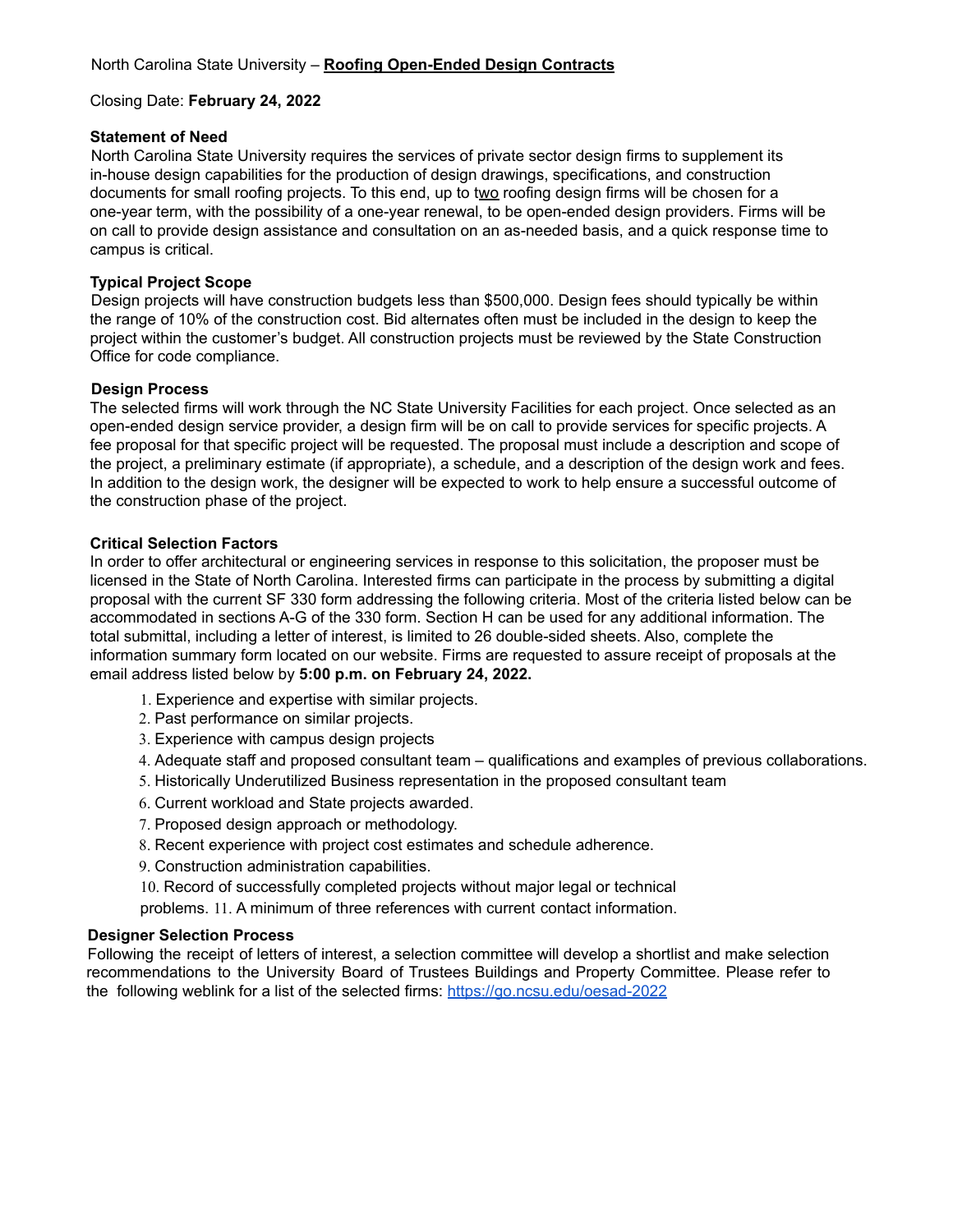In order for the selection process to be as objective as possible, do not contact members of the NC State Board of Trustees, or any university officials other than the project manager. All questions concerning the project are to be directed to:

Laura Zaytoun, RA Architectural Project Manager Capital Project Management NC State University [llzaytou@ncsu.edu](mailto:llzaytou@ncsu.edu)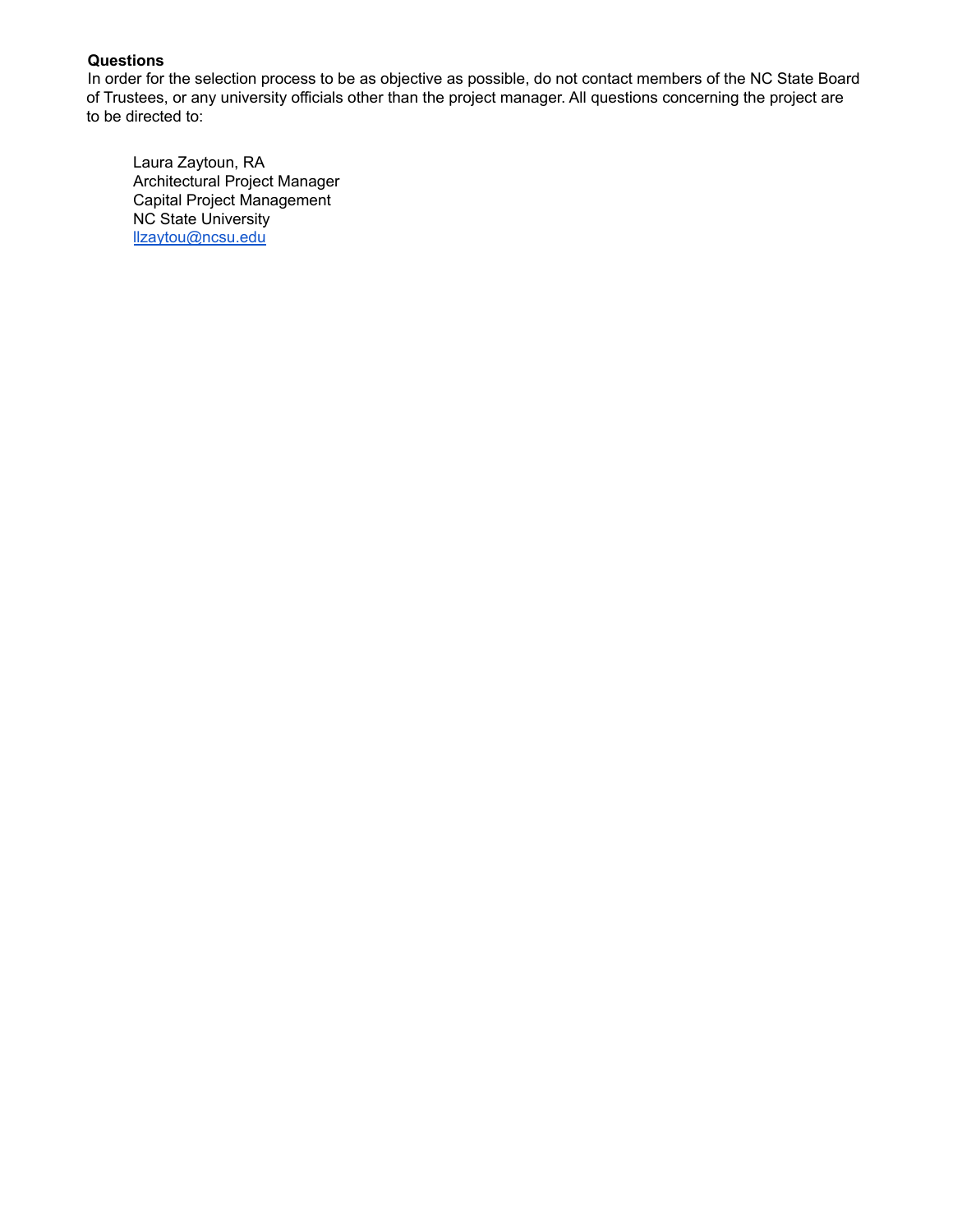# **Contracts** Closing Date: **February 24, 2022**

#### **Statement of Need**

North Carolina State University requires the services of design firms to supplement its in-house design capabilities for the production of designs and construction contract documents for small structural projects. To this end, up to two structural design firms will be chosen for a one-year term, with the possibility of a one-year renewal, to be an open-ended design provider. This firm will be on call to provide structural engineering design and consultation when needed. Firms will be on call to provide design assistance and consultation on an as-needed basis, and a quick response time to campus is critical.

## **Typical Project Scope**

Design projects will have construction budgets less than \$500,000. Design fees should typically be within the range of 10% of the construction cost. Bid alternates often must be included in the design to keep the project within the customer's budget. All construction projects must be reviewed by the State Construction Office for code compliance.

## **Design Process**

The selected firms will work through the NC State University Facilities for each project. Once selected as an open-ended design service provider, a design firm will be on call to provide services for specific projects. A fee proposal for that specific project will be requested. The proposal must include a description and scope of the project, a preliminary estimate (if appropriate), a schedule, and a description of the design work and fees. In addition to the design work, the designer will be expected to work to help ensure a successful outcome of the construction phase of the project.

## **Critical Selection Factors**

In order to offer architectural or engineering services in response to this solicitation, the proposer must be licensed in the State of North Carolina. Interested firms can participate in the process by submitting a digital proposal with the current SF 330 form addressing the following criteria. Most of the criteria listed below can be accommodated in sections A-G of the 330 form. Section H can be used for any additional information. The total submittal, including a letter of interest, is limited to 26 double-sided sheets. Also, complete the information summary form located on our website. Firms are requested to assure receipt of proposals at the email address listed below by 5:00 p.m. on February 24, 2022.

- 1. Experience and expertise with similar projects.
- 2. Past performance on similar projects.
- 3. Experience with campus design projects
- 4. Adequate staff and proposed consultant team qualifications and examples of previous collaborations.
- 5. Historically Underutilized Business representation in the proposed consultant team
- 6. Current workload and State projects awarded.
- 7. Proposed design approach or methodology.
- 8. Recent experience with project cost estimates and schedule adherence.
- 9. Construction administration capabilities.

10. Record of successfully completed projects without major legal or technical

problems. 11. A minimum of three references with current contact information.

#### **Designer Selection Process**

Following the receipt of letters of interest, a selection committee will develop a shortlist and make selection recommendations to the University Board of Trustees Buildings and Property Committee. Please refer to the following weblink for a list of the selected firms: <https://go.ncsu.edu/oesad-2022>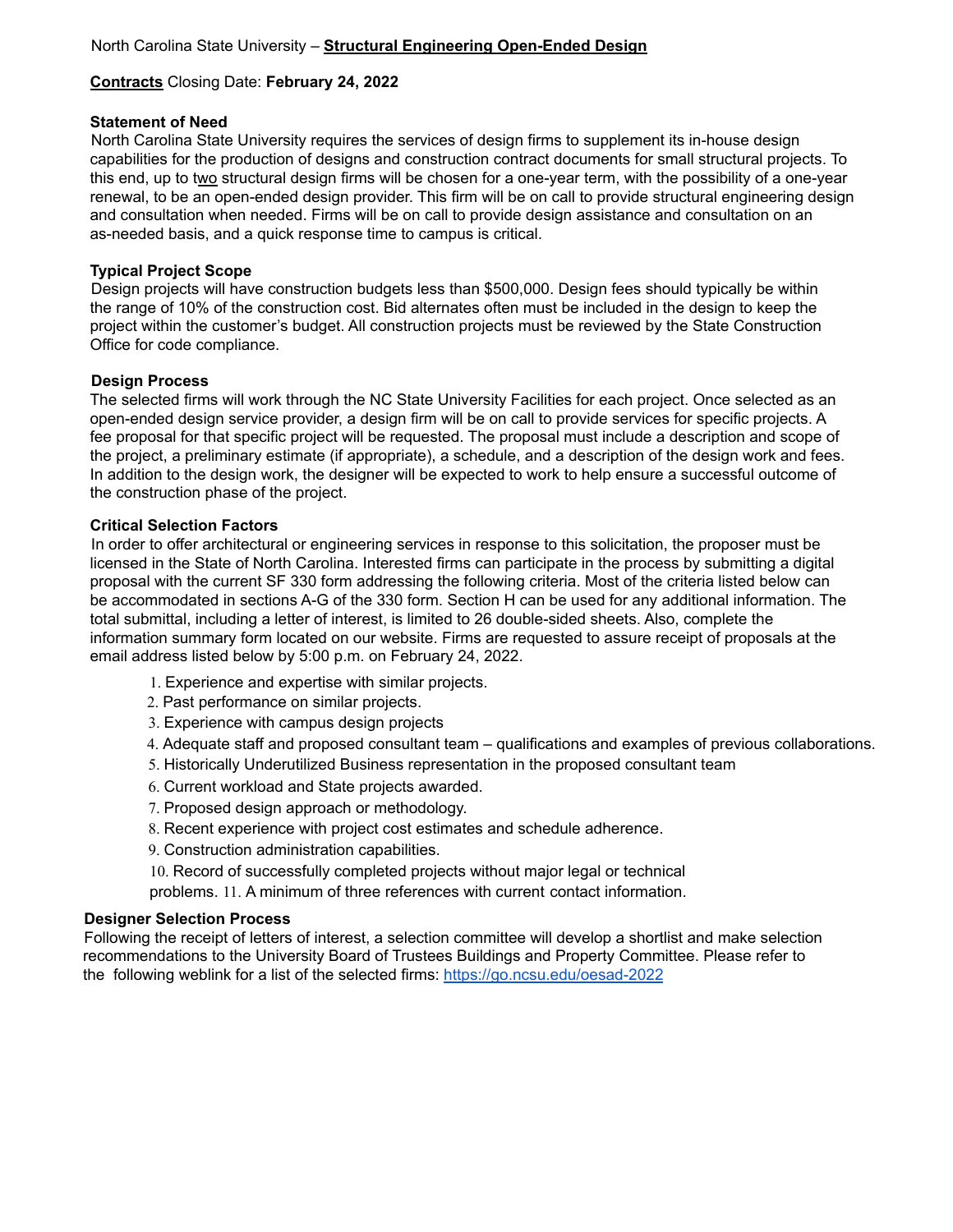In order for the selection process to be as objective as possible, do not contact members of the NC State Board of Trustees, or any university officials other than the project manager. All questions concerning the project are to be directed to:

Melanie Butler, PE Project Manager Capital Project Management NC State University [mdbodenh@ncsu.edu](mailto:mdbodenh@ncsu.edu)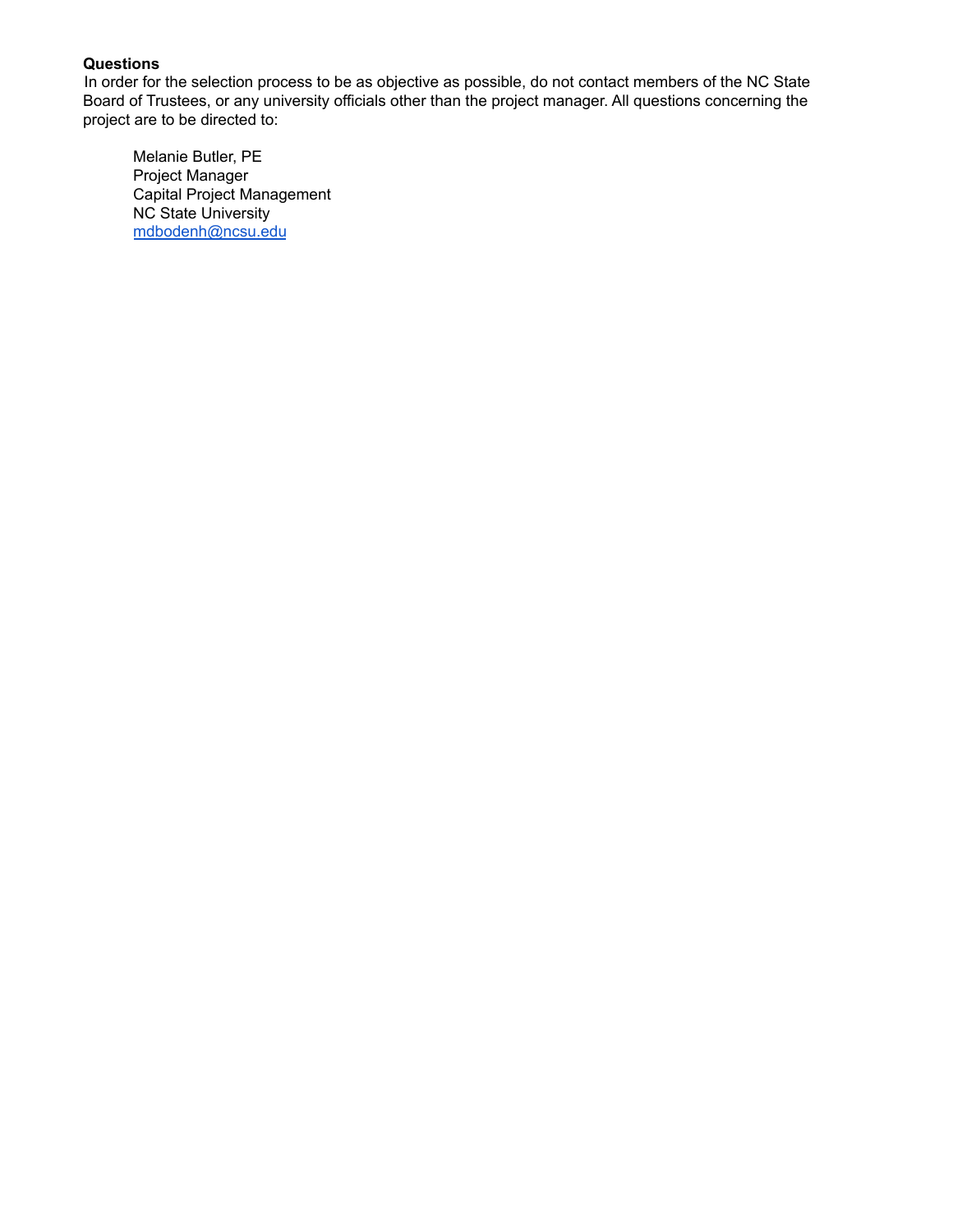#### **Statement of Need**

North Carolina State University requires the services of private-sector geotechnical and materials testing firms to perform tests particularly involving asphalt, concrete, steel, and soils to supplement its in-house design capabilities for the production of design drawings, specifications, and construction contract documents for small civil engineering related projects. To this end, up to two geotechnical/material testing design firms will be chosen for a two-year term, with the possibility of a one-year renewal, to be open-ended service providers. This firm will be on call to provide testing, design, and consultation on an as-needed basis. Firms will be on call to provide design assistance and consultation on an as-needed basis, and a quick response time to campus is critical.

## **Typical Project Scope**

Design projects will have construction budgets less than \$500,000. Design fees should typically be within the range of 10% of the construction cost. Bid alternates often must be included in the design to keep the project within the customer's budget. All construction projects must be reviewed by the State Construction Office for code compliance.

## **Design Process**

The selected firms will work through the NC State University Facilities for each project. Once selected as an open-ended design service provider, a design firm will be on call to provide services for specific projects. A fee proposal for that specific project will be requested. The proposal must include a description and scope of the project, a preliminary estimate (if appropriate), a schedule, and a description of the design work and fees. In addition to the design work, the designer will be expected to work to help ensure a successful outcome of the construction phase of the project.

#### **Critical Selection Factors**

In order to offer architectural or engineering services in response to this solicitation, the proposer must be licensed in the State of North Carolina. Interested firms can participate in the process by submitting a digital proposal with the current SF 330 form addressing the following criteria. Most of the criteria listed below can be accommodated in sections A-G of the 330 forms. Section H can be used for any additional information. The total submittal, including a letter of interest, is limited to 26 double-sided sheets. Also, complete the information summary form located on our website. Firms are requested to assure receipt of proposals at email address listed below by 5:00 p.m. on February 24, 2022.

- 1. Experience and expertise with similar projects.
- 2. Past performance on similar projects.
- 3. Experience with campus design projects
- 4. Adequate staff and proposed consultant team qualifications and examples of previous collaborations.
- 5. Historically Underutilized Business representation in the proposed consultant team
- 6. Current workload and State projects awarded.
- 7. Proposed design approach or methodology.
- 8. Recent experience with project cost estimates and schedule adherence.
- 9. Construction administration capabilities.
- 10. Record of successfully completed projects without major legal or technical
- problems. 11. A minimum of three references with current contact information.

#### **Designer Selection Process**

Following the receipt of letters of interest, a selection committee will develop a shortlist and make selection recommendations to the University Board of Trustees Buildings and Property Committee. Please refer to the following weblink for a list of the selected firms: <https://go.ncsu.edu/oesad-2022>